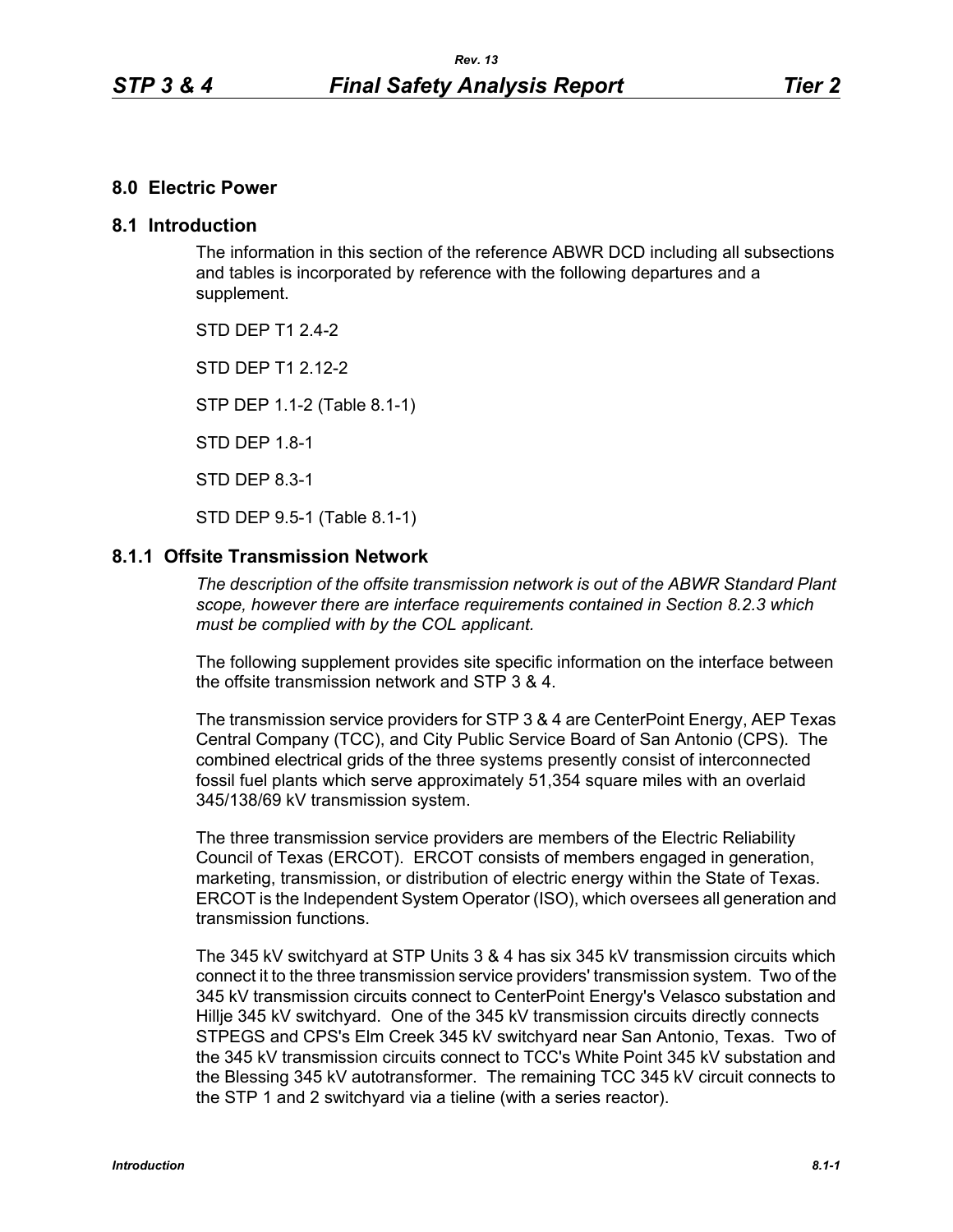## **8.1.2 Electric Power Distribution System**

#### **8.1.2.0 Definitions**

STD DEP 1.8-1

*Safety-related—Any Class 1E power or protection system device included in the scope of IEEE-*279 603 *or IEEE-308. (This term is explicitly defined in IEEE-100, though not in IEEE-308.) Note that "safety-related" includes both electrical and nonelectrical equipment, whereas "Class 1E" pertains only to electrical equipment (i.e., any equipment which has an electrical interface).*

### **8.1.2.1 Description of Offsite Electrical Power System**

STD DEP 8.3-1

*The scope of the offsite electrical power system includes the entire offsite transmission network and the transmission lines coming into the switchyards to the termination of the bus duct and power cables at the input terminals of the circuit breakers for the 6.9 kV* medium voltage *switchgear. The COL applicant has design responsibility for portions of the offsite power system. The scope split is as defined in the detailed description of the offsite power system in Subsection 8.2.1.1.*

*The 1500 MVA main power transformer is a bank of three single phase transformers. One single phase installed spare transformer is provided.*

*One, three-winding 37.5 MV ·A unit reserve auxiliary transformer (RAT) provides power via one secondary winding for the Class 1E buses as an alternate to the "Normal Preferred" power. The other secondary winding supplies reserve power to the non-Class 1E buses. This is truly a reserve transformer because unit startup is accomplished from the normal preferred power, which is backfed from the offsite transmission network over the main power circuit to the unit auxiliary transformers. The two low voltage windings of the reserve transformer are rated 18.75 MV-A each.*

There are two (2) three winding reserve auxiliary transformers (RATs), each with one 13.8 kV and one 4.16 kV secondary winding that provide alternate preferred power to connected loads.

*A 9mW* minimum of 20 MW *combustion turbine generator is provided as an alternate AC power source. The unit is capable of providing power to non-Class 1E plant investment protection buses and Class 1E buses. The combustion turbine generator is non-safety-related.*

## **8.1.2.2 Description of Onsite AC Power Distribution System**

STD DEP 8.3-1

*Three non-Class 1E buses and one Class 1E division receive power from the single unit auxiliary transformer assigned to each load group. Load groups A, B and C line up with Divisions I, II and III, respectively. One winding of the reserve auxiliary transformer may be utilized to supply reserve power to the non-Class 1E buses either directly or*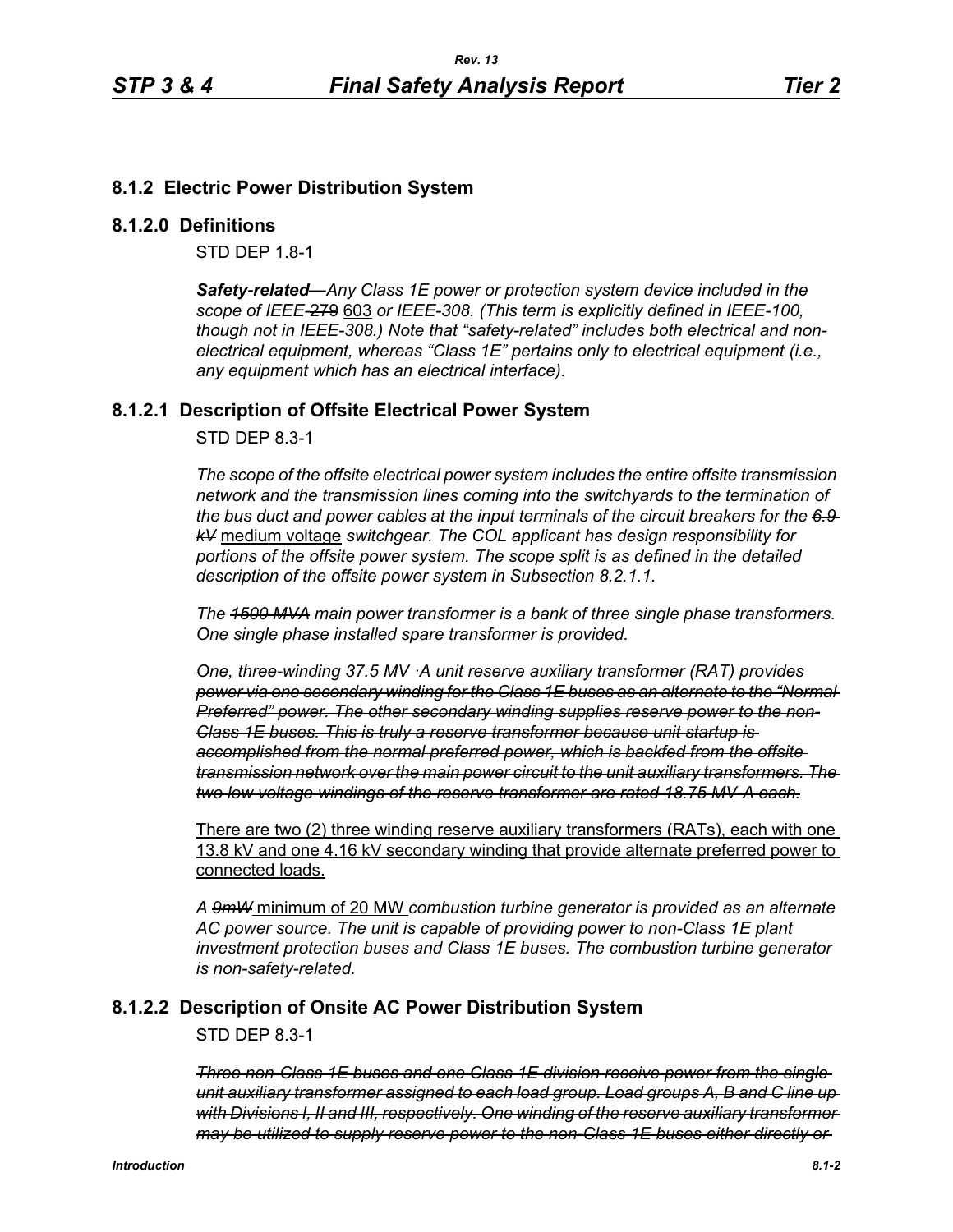*indirectly through bus tie breakers. The three Class 1E buses may be supplied power from the other winding of the reserve auxiliary transformer.*

Unit auxiliary transformers (UATs) A & B each provide power to three non-Class 1E buses and one Class 1E bus. UAT C provides power to one non-Class 1E bus and one Class 1E bus. The 13.8 kV reserve auxiliary transformer (RAT) windings can be used to supply reserve power to non-Class 1E power generation buses. The 4.16 kV RAT windings can be used to supply reserve power to the plant investment protection (PIP) buses and also to the three (3) Class 1E buses.

*In general, motors larger than 300 kW are supplied from the 6.9 kV* medium voltage *metal-clad (M/C) bus. Motors 300 kW or smaller but larger than 100 kW are supplied power from 480V power center (P/C) switchgear. Motors 100 kW or smaller are supplied power from 480V motor control centers (MCC). The 6.9 kV* medium voltage *and 480V single line diagrams are shown in Figure 8.3-1.*

*During normal plant operation all of the non-Class 1E buses and two of the Class 1E*  buses are supplied with power from the main turbine generator through the unit *auxiliary transformers. The remaining Class 1E bus is supplied from the* a *reserve auxiliary transformer* (RAT)*. This division is immediately available, without a bus transfer, if the normal preferred power is lost to the other two divisions.*

*The Division I, II, and III standby AC power supplies consist of an independent 6.9* 4.16 *kV Class 1E diesel generator (D/G), one for each division. Each D/G may be connected to its respective 6.9* 4.16 *kV Class 1E switchgear bus through a circuit breaker located in the switchgear.*

*The plant 480 VAC power system distributes sufficient power for normal auxiliary and Class 1E 480 volt plant loads. All Class 1E elements of the 480V power distribution system are supplied via the 6.9* 4.16 *kV Class 1E switchgear and, therefore, are capable of being fed by the normal preferred, alternate preferred, standby diesel generator, or combustion turbine generator power supplies.*

STD DEP T1 2.12-2

*The Class 1E 120 VAC instrument power system, Figure 8.3-2, provides for Class 1E plant controls and instrumentation. The system is separated into Divisions I, II, and III,* and IV *with distribution panels and local control panels fed from their respective divisional sources*, except Division IV is fed from the Division II source.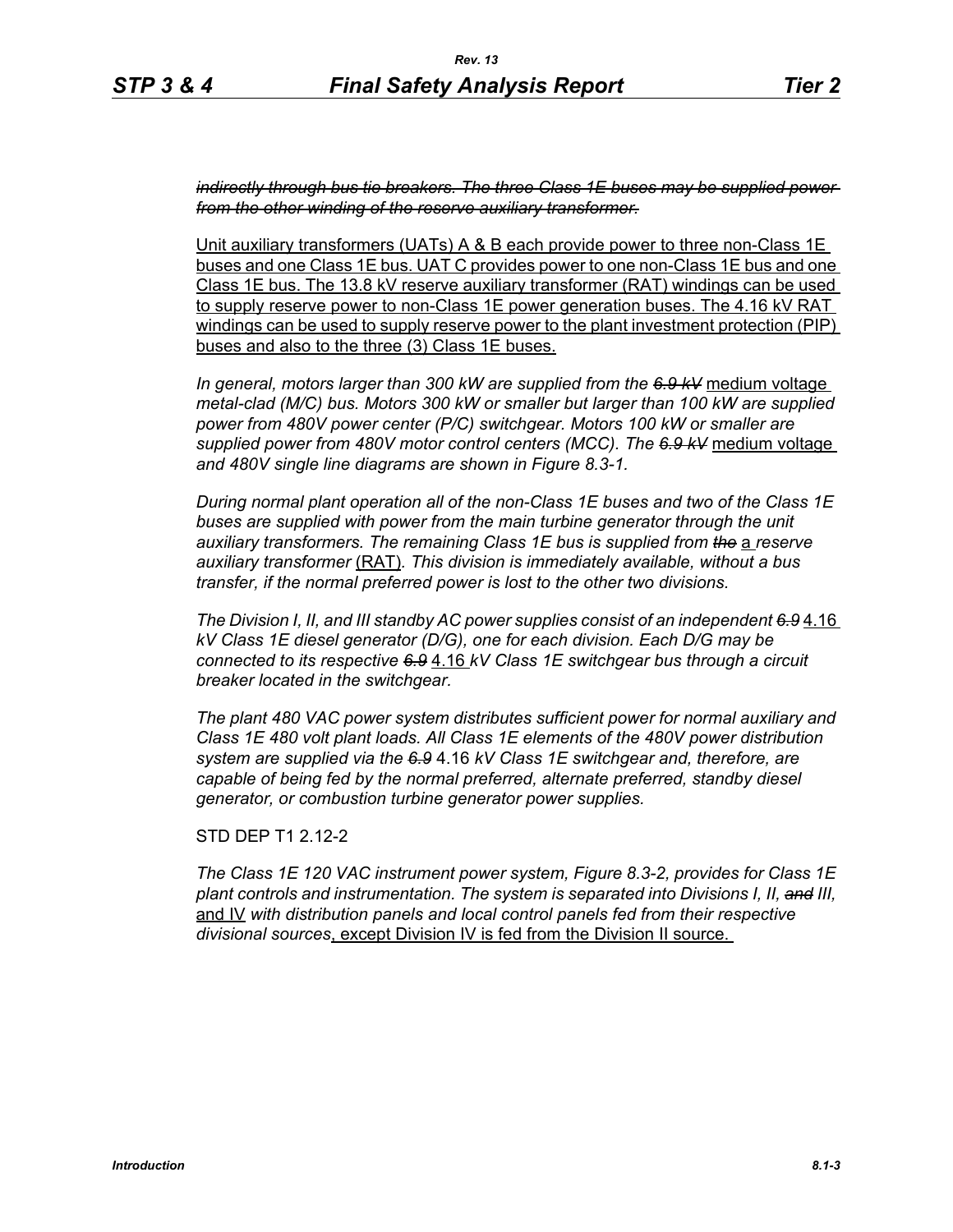# **8.1.2.3 Safety Loads**

STD DEP 8.3-1

*The safety loads utilize various Class 1E AC and/or DC sources for instrumentation and motive or control power or both for all systems required for safety. Combinations of power sources may be involved in performing a single safety function. For example, low voltage DC power in the control logic may provide an actuation signal to control a 6.9* 4.16 *kV circuit breaker to drive a large AC-powered pump motor. The systems required for safety are listed below:*

- *(3) ESF Support Systems*
	- *(d) Not Used* Reactor Service Water System (RSW)
	- (i) Leak Detection and Isolation System (LDS)

### **8.1.3.1.1.1 Onsite Power Systems - General**

STD DEP 8.3-1

*The unit's total Class 1E power load is divided into three divisions. Each division is fed by an independent 6.9* 4.16 *kV Class 1E bus, and each division has access to one onsite and two offsite power sources. An additional power source is provided by the combustion turbine generator (CTG). A description of the CTG is provided in Subsection 9.5.11.*

*Divisions I, II, and III standby AC power supplies have sufficient capacity to provide power to all their respective loads. Loss of the preferred power supply, as detected by 6.9* 4.16 *kV Class 1E bus under-voltage relays, will cause the standby power supplies to start and connect automatically, in sufficient time to safely shut down the reactor or limit the consequences of a design basis accident (DBA) to acceptable limits and maintain the reactor in a safe condition.*

#### STD DEP T1 2.4-2

*The Class 1E 6.9* 4.16 *kV Divisions I, II, and III switchgear buses, and associated 6.9* 4.16*kV diesel generators,* the safety-related 13.8 kV breakers (to trip condensate pumps in case of feedwater pipe break), *480 VAC distribution systems, and Divisions I, II, III and IV, 120 VAC and 125 VDC power and control systems conform to Seismic Category I requirements. This equipment is housed in Seismic Category I structures except for some control sensors associated with the Reactor Protection System [Subsection 9A.5.5.1], and the Leak Detection System [Subsection 9A.5.5.7]*, and the safety-related 13.8 kV breakers (Subsection 8.3.1.1.1)*. Seismic Qualification is in accordance with IEEE-344 (Section 3.10).*

# **8.1.3.1.2.1 General Design Criteria**

STP DEP 1.1-2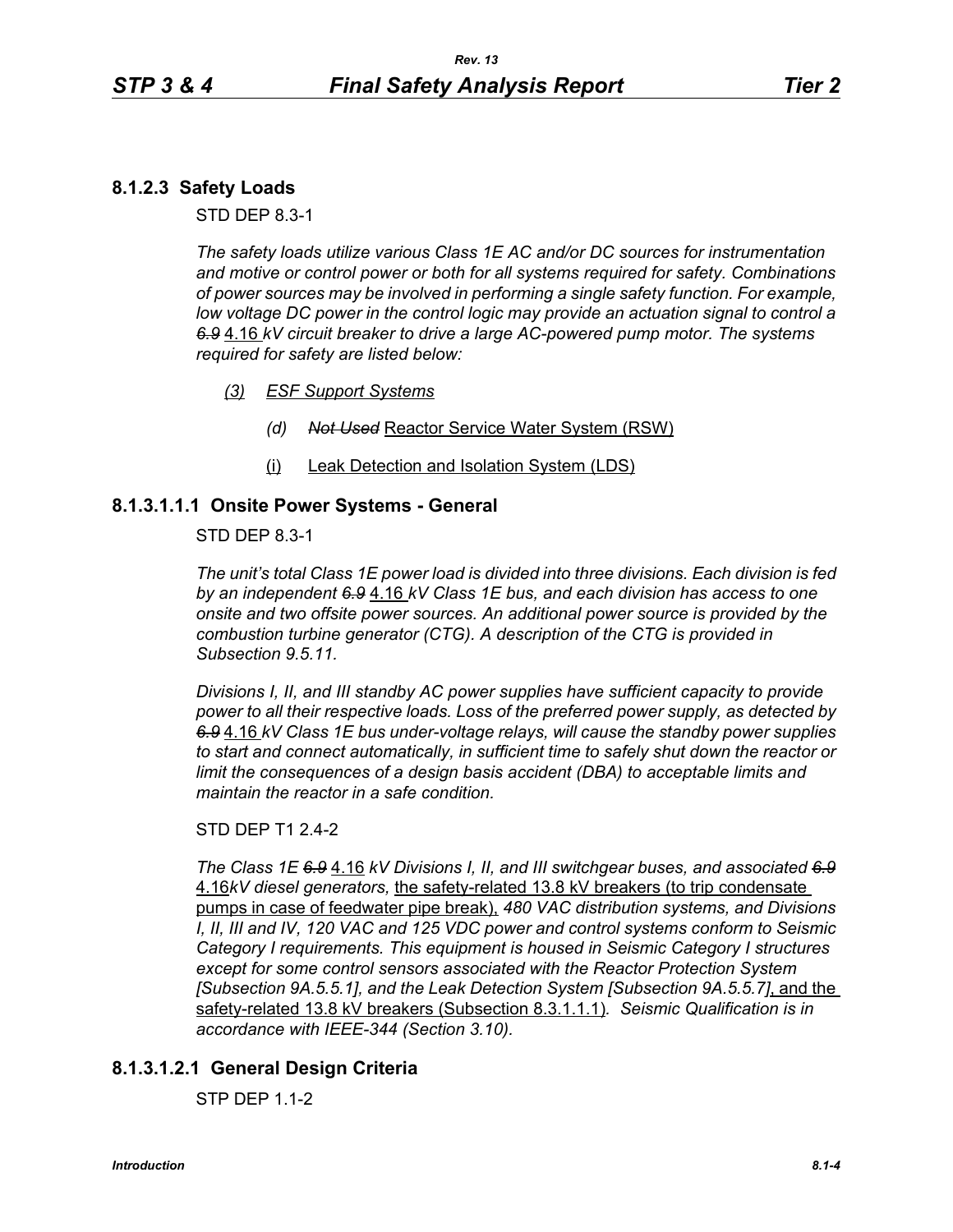*(3) GDC 5 - Sharing of Structures, Systems and Components* 

*The ABWR is a single-unit plant design. Therefore this GDC is not applicable.* STP 3 & 4 is a dual-unit station. Units 3 & 4 do not share AC or DC onsite emergency and shutdown electric systems. The onsite electric power systems are independent, separate, and designed with the capability of supplying minimum Engineered Safety Feature loads and loads required for attaining a safe and orderly cold shutdown of each unit, assuming a single failure and loss of offsite power.

## **8.1.3.1.2.2 NRC Regulatory Guides**

STP DEP 1.1-2

### STD DEP 9.5-1

*(7)* RG 1.81 - Shared Emergency and Shutdown Electric Systems for Multi-Unit Nuclear Power Plants

*The ABWR is designed as a single-unit plant. Therefore, this Regulatory Guide is not applicable.* STP 3 & 4 is a dual-unit station. Units 3 & 4 do not share AC or DC onsite emergency and shutdown electric systems. The onsite electric power systems are independent, separate, and designed with the capability of supplying minimum Engineered Safety Feature loads and loads required for attaining a safe and orderly cold shutdown of each unit, assuming a single failure and loss of offsite power.

*(9) RC 1.108 Periodic Testing of Diesel Generator Units Used as Onsite Electric Power Systems at Nuclear Power Plants* Not Used

## **8.1.4 COL License Information**

## **8.1.4.1 Diesel Generator Reliability**

The following standard supplement addresses COL License Information Item 8.1.

Procedure(s) to monitor onsite emergency diesel generator performance in accordance with the recommendations of NUREG/CR-0660 "Enhancement of On-site Emergency Diesel Generator Reliability," will be developed before fuel load to obtain improved performance and better reliability from the standby emergency diesel generators. Training will also be developed for maintenance personnel and other appropriate plant personnel in the proper operation and maintenance of the standby emergency diesel generators. These procedures will be developed consistent with the plant operating procedure development plan in Section 13.5. (COM 8.1-1)